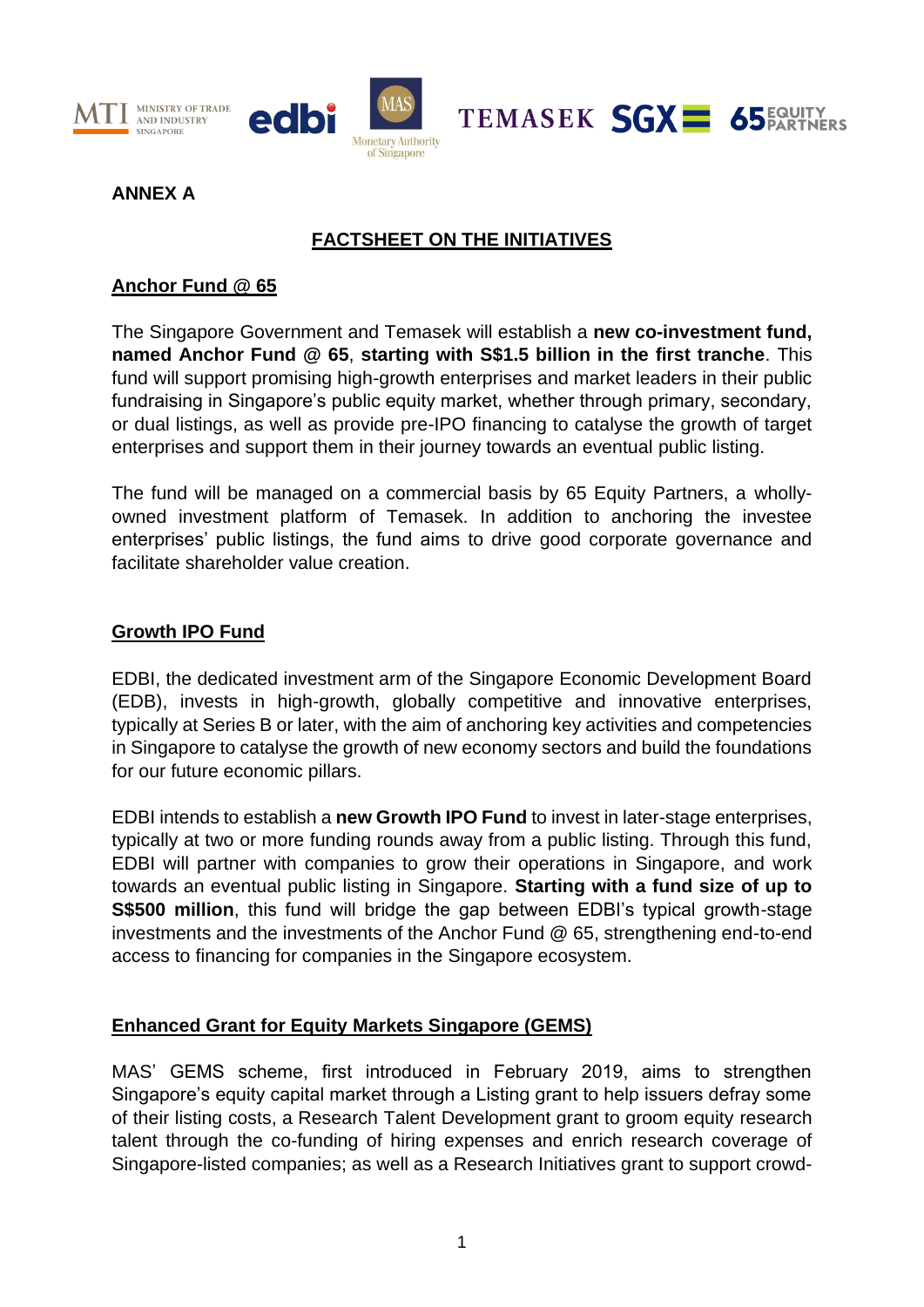



sourced initiatives to propel the development of Singapore's equity research ecosystem.

MAS will enhance the **GEMS scheme** to expand the scope of support for the Listing grant and Research Talent Development grant:

- a. **Listing grant** MAS will increase the co-funding of listing expenses for all companies. Companies with larger market capitalisation<sup>1</sup> will qualify for 70% co-funding of up to S\$2 million, while smaller companies will qualify for 70% co-funding of up to S\$1 million<sup>2</sup>.
- b. **Research Talent Development grant** MAS will increase the funding for experienced professionals to S\$6,000 per month, and the funding duration for experienced professionals who are Singapore citizen to two years<sup>3</sup>. MAS will also expand the scheme's parameters to include research providers that serve accredited and institutional investors, and broaden the scope of research coverage that allow applicants to qualify for the grant.

The enhancements to the GEMS scheme take immediate effect. More details on the GEMS grant scheme can be found in the infographic in **Annex B** and on [MAS' website.](https://www.mas.gov.sg/schemes-and-initiatives/grant-for-equity-market-singapore-scheme)

### **SGX Strategic Partnership Model**

Beyond providing a listing platform for IPOs, SGX will package bespoke capital market solutions to support the unique needs of high-growth companies. These multi-year solutions range from private fundraising, liquidity and profile building, to augmenting future growth drivers of companies:

- a. Prior to a listing, potential issuers can tap on SGX's partnerships and network to access private market capital and expand its base of strategic investors.
- b. With an enhanced liquidity provider programme comprising over 40 market makers and active traders, strategic partner companies are supported with continuous quotation. Up to 24 months of liquidity support will also be available to drive price formation for potential inclusion into global indices.
- c. Funded profiling initiatives such as joint marketing, targeted corporate events and global investor outreach will be customised for each strategic

<sup>&</sup>lt;sup>1</sup> Defined as S\$1 billion or more.

<sup>&</sup>lt;sup>2</sup> These new grant categories replace the original categories that capped co-funding at S\$200,000 to S\$1 million,

depending on whether the listing belonged to "New Technology", "High Growth" or "Other Sectors".

<sup>&</sup>lt;sup>3</sup> This is an increase in funding quantum from S\$5,000 per month, and funding duration from one year.